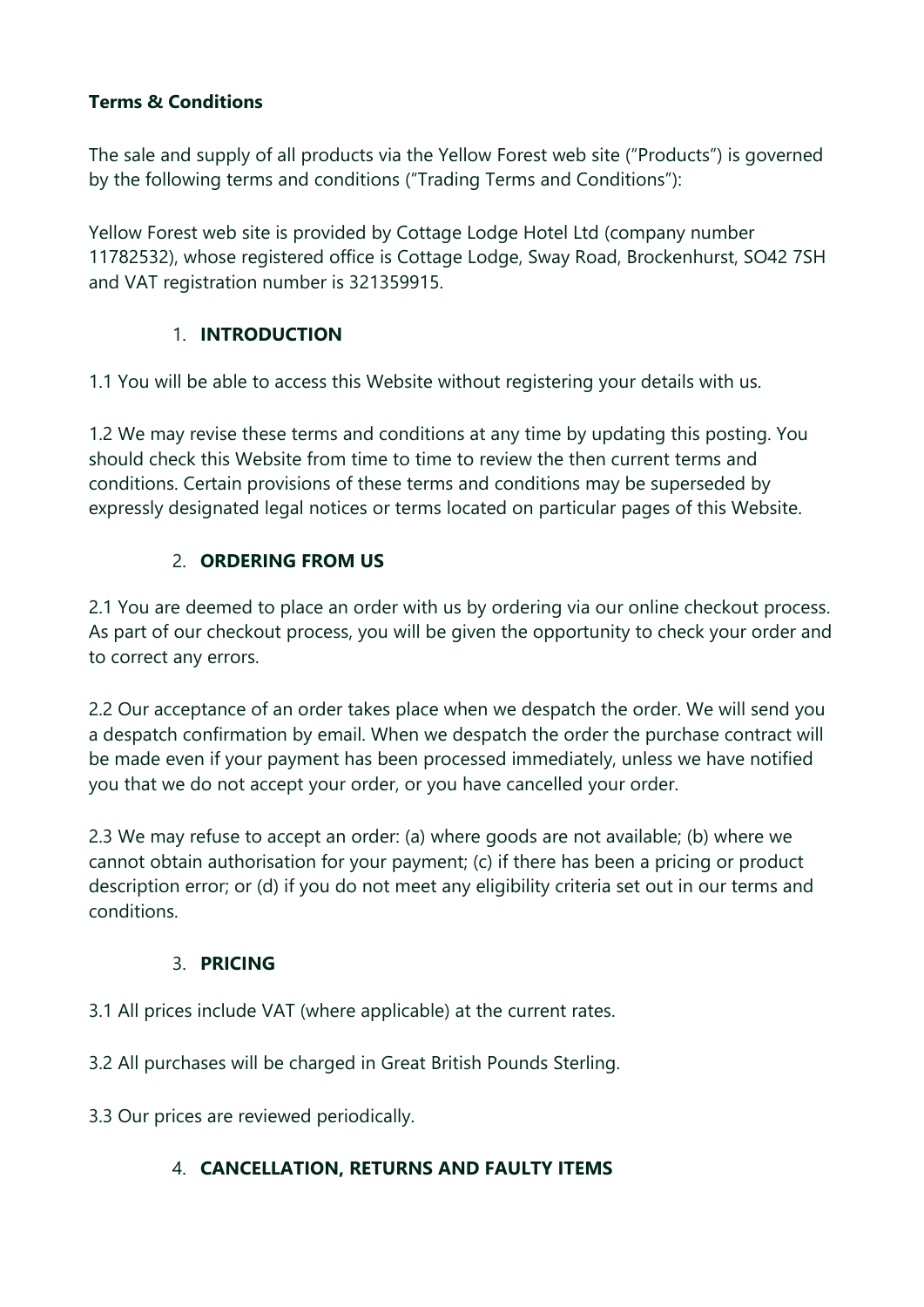4.1 If you wish to cancel your order you may do so only before we have despatched the goods to you by notifying us by email to hello@yellowforest.co.uk

4.2 If you wish to return goods you have received from us for any reason, you may do so subject to the following:

(a) The returned Products must be received by us within 7 days of original receipt by you and, (b) The Products and the product packaging must be in original condition (excluding the delivery packaging) (c) Orders for certain Products may not be cancelled – these include: (a) Products that have been clearly personalised; and (b) Products that are perishable and have been opened, including all teas, infusions and food products.

4.3 The costs of returning Products to us shall be borne by the customer unless the items are faulty (see clause 4.7). We recommend providing adequate insurance / tracking facility for returning Products to us since we are not responsible for returned items that do not reach us safely.

4.4 Upon receipt of the returned Products we will notify you that we have received them by email within 24 hours and process a refund for the price paid for the returned Products.

4.5 If you chose the delivery option Standard Delivery to the United Kingdom we will refund the amount paid for carriage. We will not refund the carriage charge for any other delivery option.

4.6 Refunds will be applied to the original payment method, we cannot change the method of refund (eg send a cheque). All refunds will clear into the account of the original payment method within 7 days.

The provisions of the clauses 4.1 to 4.6 inclusive do not affect your statutory rights.

4.7 If you wish to return Products that are faulty, please firstly contact us by email onhello@yellowforest.co.uk stating the order number and the fault. We will then contact you to arrange the return of the item. At your request you will receive either a replacement subject to stock availability or a full refund including any carriage charge paid.

## 5. **LICENCE**

5.1 You are not permitted to print or download extracts from this Website either for private or commercial use, including without limitation text, images, graphical images, animations or any other material on this Website.

5.2 Unless otherwise stated, the copyright and other intellectual property rights in or relating to Yellow Forest are and shall remain the property of Cottage Lodge Hotel Ltd or, in the case of third party content, its licensors. You shall not alter or remove any copyright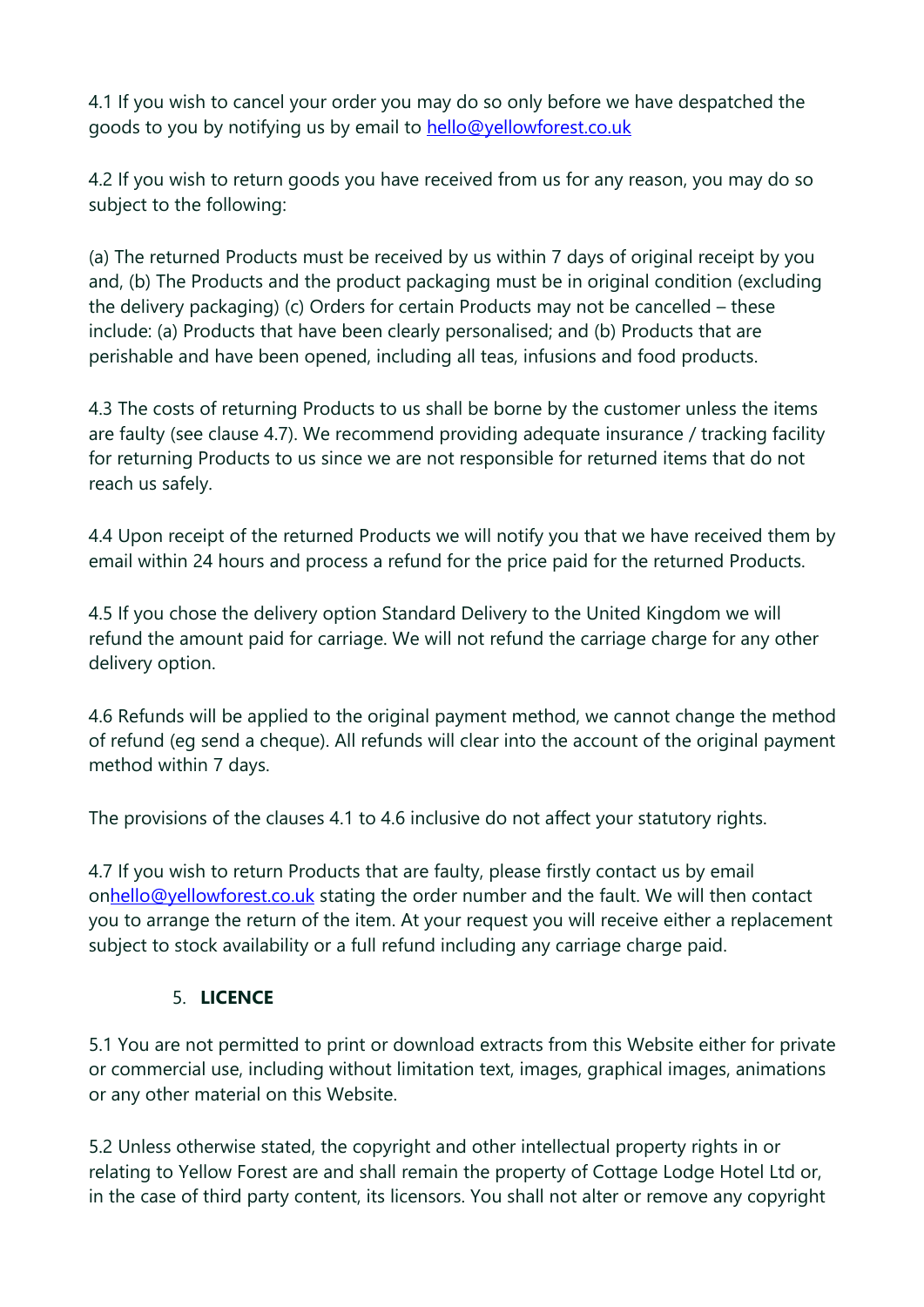symbol or any other identification or information concerning the authorship or ownership of any the data on this Website (including without limitation photographs and graphical images) belonging to Yellow Forest.

5.3 No part of this Website may be reproduced or stored in any other website or included in any public or private electronic retrieval system or service without our prior written permission.

5.4 Any rights not expressly granted in these terms are reserved.

## 6. **SERVICE ACCESS**

6.1 While we endeavour to ensure that this Website is normally available 24 hours a day, we will not be liable if for any reason this Website is unavailable at any time or for any period.

6.2 Access to this Website may be suspended temporarily and without notice in the case of system failure, maintenance, or repair or for reasons beyond our control.

# 7. **VISITOR MATERIAL AND CONDUCT**

7.1 You are prohibited from posting or transmitting to or from this Website any material:

(a) that is threatening, defamatory, obscene, indecent, seditious, offensive, pornographic, abusive, liable to incite racial hatred, discriminatory, menacing, scandalous, inflammatory, blasphemous, in breach of confidence, in breach of privacy or which may cause annoyance or inconvenience;

(b) for which you have not obtained all necessary licences and/or approvals;

(c) which constitutes or encourages conduct that would be considered a criminal offence, give rise to civil liability, or otherwise be contrary to the law of or infringe the rights of any third party, in the UK or any other country in the world; or

(d) which is technically harmful (including, without limitation, computer viruses, logic bombs, Trojan horses, worms, harmful components, corrupted data or other malicious software or harmful data).

7.2 You may not misuse the Website (including, without limitation, by hacking).

7.3 We will fully co-operate with any law enforcement authorities or court order requesting or directing us to disclose the identity or locate anyone posting any material in breach of clauses 7.1 or 7.2.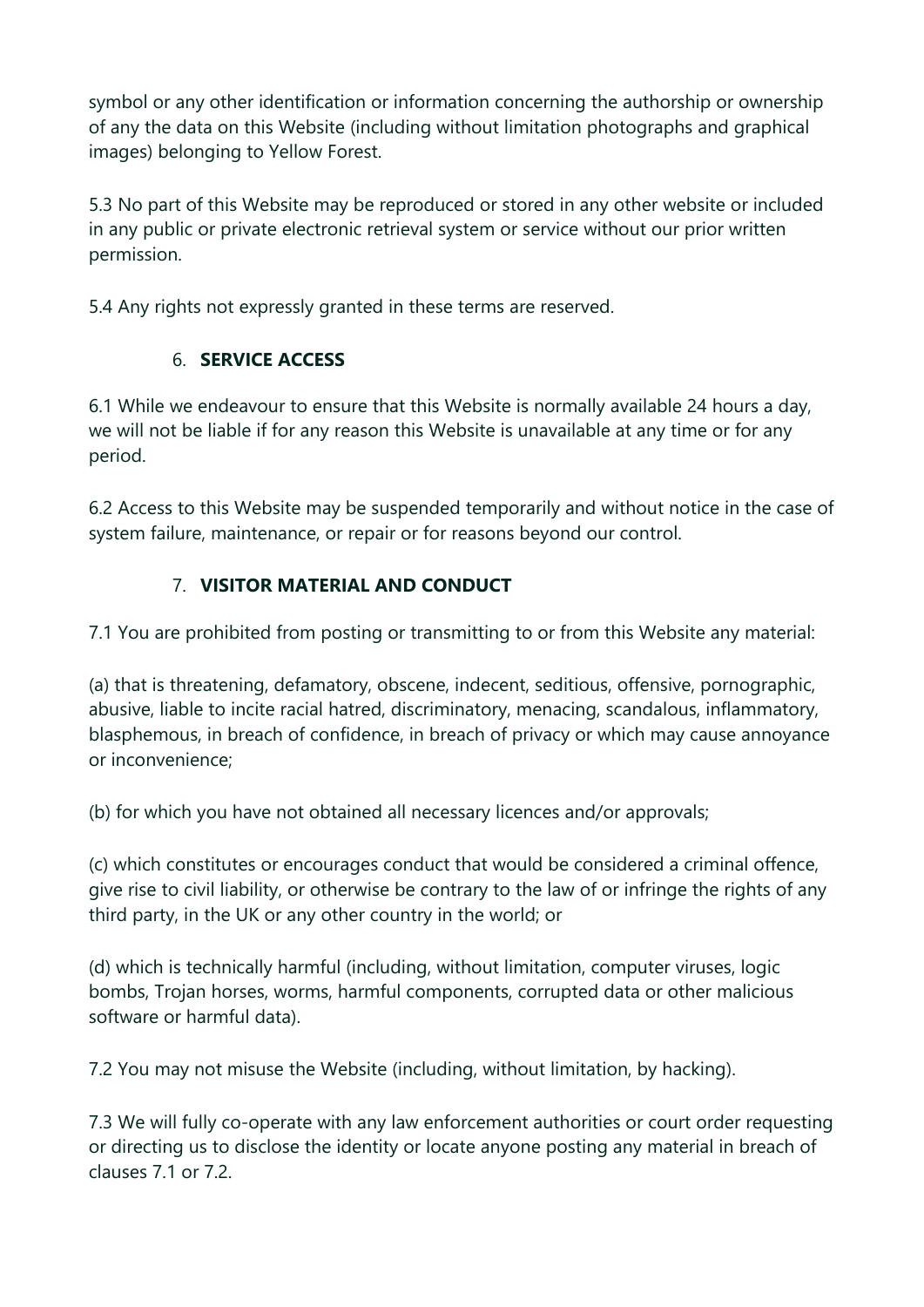# 8. **LINKS TO AND FROM OTHER WEBSITES**

8.1 Links to third party websites on this Website are provided solely for your convenience. If you use these links, you leave this Website. We have not reviewed all of these third-party websites and do not control and are not responsible for these websites or their content or availability. If you decide to access any of the third-party websites linked to this Website, you do so entirely at your own risk.

8.2 If you would like to link to this Website, you may only do so on the basis that you link to, but do not replicate, the home page of this Website, and subject to the following conditions:

(a) you do not remove, distort or otherwise alter the size or appearance of the Yellow Forest logo; (b) you do not create a frame or any other browser or border environment around this Website; (c) you do not in any way imply that we are endorsing any products or services other than our own; (d) you do not misrepresent your relationship with us nor present any other false information about us; (e) you do not link from a website that is not owned by you; and (f) your website does not contain content that infringes any intellectual property rights or other rights of any other person or otherwise does not comply with all applicable laws and regulations.

We expressly reserve the right to revoke the right granted in this clause 8.2 for breach of these terms and to take any action we deem appropriate.

8.3 You shall fully indemnify us for any loss or damage we may suffer or incur as a result of your breach of clause 8.2.

## 9. **DISCLAIMER**

9.1 While we endeavour to ensure that the information on this Website is correct, we do not warrant the accuracy and completeness of the material on this Website. We may make changes to the material on this Website, or to the products and prices described in it, at any time without notice. The material on this Website may be out of date, and we make no commitment to update such material.

9.2 The material on this Website is provided "as is" without any conditions, warranties or other terms of any kind. Accordingly, to the maximum extent permitted by law, we provide you with this Website on the basis that we exclude all representations, warranties, conditions, and other terms (including, without limitation, the conditions implied by law of satisfactory quality, fitness for purpose and the use of reasonable care and skill) which but for these terms and conditions might have effect in relation to this Website.

### 10. **LIABILITY**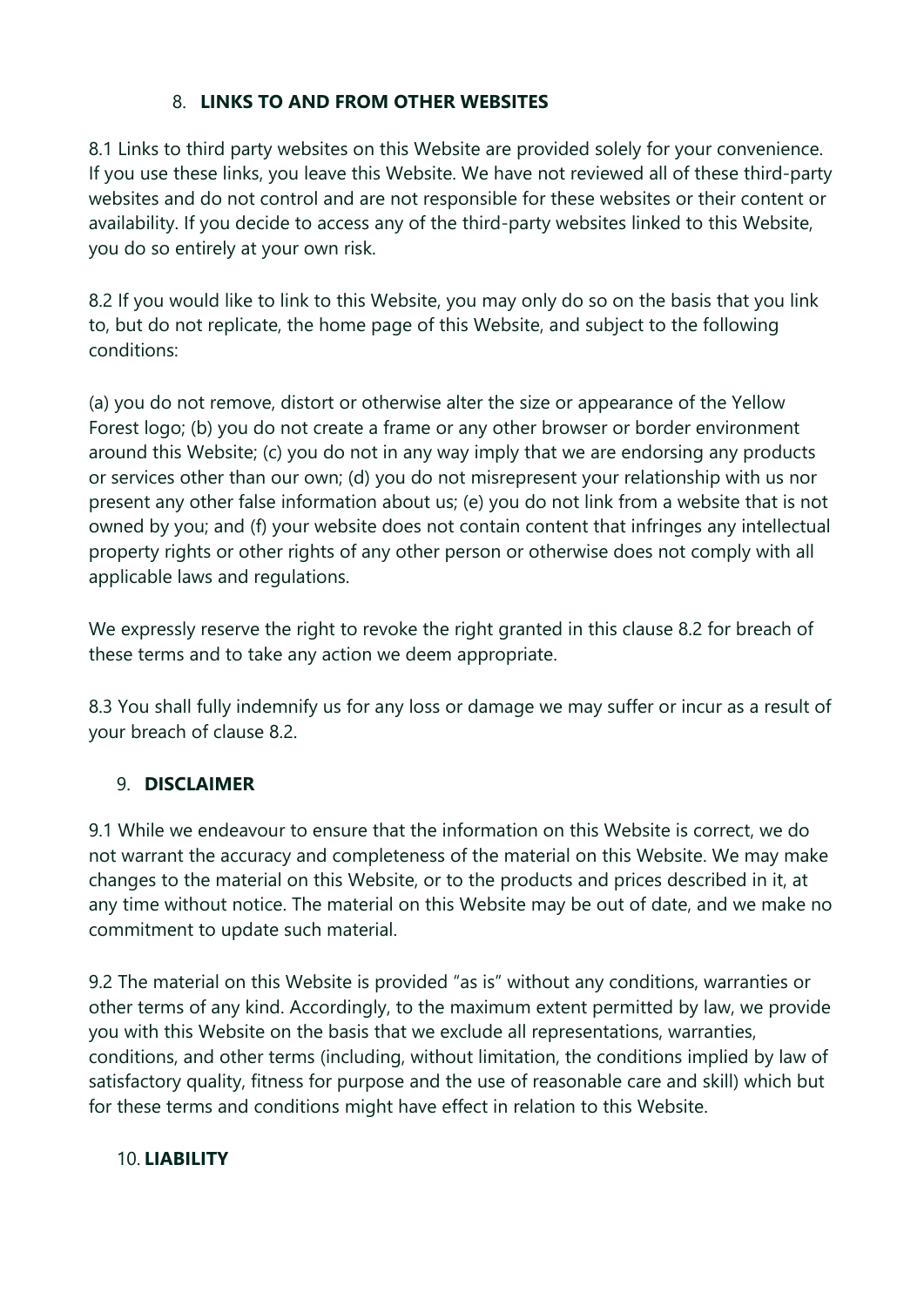10.1 We, any other party (whether or not involved in creating, producing, maintaining or delivering this Website), and any of our group companies and the officers, directors, employees, shareholders or agents of any of them, exclude all liability and responsibility for any amount or kind of loss or damage that may result to you or a third party (including without limitation, any direct, indirect, punitive or consequential loss or damages, or any loss of income, profits, goodwill, data, contracts, use of money, or loss or damages arising from or connected in any way to business interruption, and whether in tort (including without limitation negligence), contract or otherwise) in connection with this Website in any way or in connection with the use, inability to use or the results of use of this Website, any websites linked to this Website or the material on such websites, including but not limited to loss or damage due to viruses that may infect your computer equipment, software, data or other property on account of your access to, use of, or browsing this Website or your downloading of any material from this Website or any websites linked to this Website.

10.2 Nothing in these terms and conditions shall exclude or limit our liability for (i) death or personal injury caused by negligence (as such term is defined by the Unfair Contract Terms Act 1977); (ii) fraud; (iii) misrepresentation as to a fundamental matter; or (iv) any liability which cannot be excluded or limited under applicable law.

10.3 If your use of material on this Website results in the need for servicing, repair or correction of equipment, software or data, you assume all costs thereof.

10.4 You agree to indemnify us fully, defend and hold us, and our officers, directors, employees and agents, harmless from and against all claims, liability, damages, losses, costs (including reasonable legal fees) arising out of any breach of the terms and conditions by you, or your use of this Website, or the use by any other person using your registration details.

## 11. **GOVERNING LAW AND JURISDICTION**

11.1 These terms and conditions shall be governed by and construed in accordance with English law. Disputes arising in connection with these terms and conditions shall be subject to the exclusive jurisdiction of the English courts.

11.2 We do not warrant that materials/items for sale on the Website are appropriate or available for use outside the United Kingdom. It is prohibited to access the Website from territories where its contents are illegal or unlawful. If you access this Website from locations outside the United Kingdom, you do so at your own risk and you are responsible for compliance with local laws.

### 12. **MISCELLANEOUS**

12.1 You may not assign, sub-license or otherwise transfer any of your rights under these terms and conditions